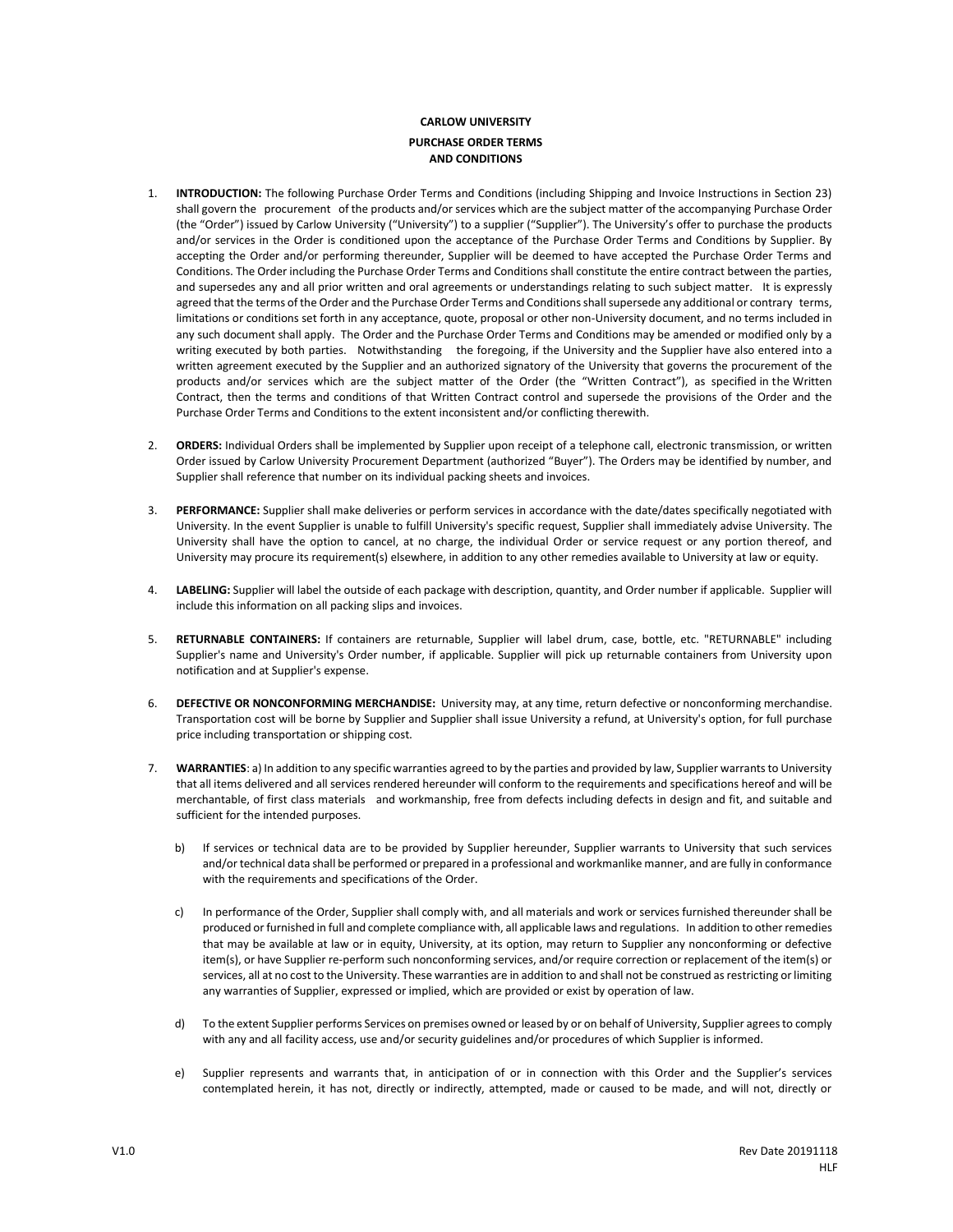indirectly, attempt, make, or cause to be made, any offer, promise, or payment to a public official, in contravention of any law, including but not limited to, the U.S. Foreign Corrupt Practices Act.

8. **INSPECTION**: University shall have the right to perform inspection and/or expediting of the materials and the fabrication thereof at the

facility of Supplier or its suppliers at any reasonable times. All materials or services are subject to final inspection and acceptance by University at destination, notwithstanding any prior payment or inspection at the source. Inspection and acceptance of items/services by University, or payment therefor, shall not relieve Supplier of its responsibilities under the Order.

- 9. **PRICE WARRANTY**: Supplier warrants that the price(s) and discounts for the articles or services sold to University hereunder are not less favorable than those extended to any other customer (whether government or commercial) for the same or similar articles or services under similar situations. In the event Supplier reduces its price(s) or increases its discounts for articles or services, Supplier agrees to adjust the pricing for the Order accordingly as of the effective date of the change. Supplier warrants that prices shown on an Order shall be complete, and no additional charges of any type shall be added without University's express written consent. Such additional charges include, but are not limited to, shipping, packaging, labeling, custom duties, surcharges, taxes, storage, insurance, boxing, and crating.
- 10. **INFRINGEMENT REPRESENTATION AND WARRANTY**: Supplier represents and warrants that no article, service or Work Product (as defined below) infringes or will infringe on any patent, copyright, trademark or other intellectual property rights of any third party, and that, to Supplier's knowledge, no claim of such infringement has been threatened or asserted, and no such claim is pending, against Supplier or, to Supplier's knowledge, any entity or person from which Supplier has obtained such rights.
- 11. **SOFTWARE LICENSE**: University has the right to perpetually use provided software with unlimited user access. In the event that perpetual use is contradicted by negotiated agreement between University and Supplier that specifies total user counts or user access, the negotiated agreement prevails. Responsibility to track and manage said user counts is the responsibility of the University. Supplier warrants that Supplier holds all rights, titles and/or licenses necessary to provide any software hereunder without restriction. Supplier warrants that University is licensed to copy any software provided under the Order onto a computer memory device and to make back-up copies of such software. Unless otherwise provided for in the Order, or in a prior written agreement directed to the software provided hereunder, University's sole obligation with respect to software provided hereunder shall be to use such software in compliance with applicable laws and regulations, irrespective of any other license agreement including, but not limited to, any license agreement packaged with such software. Supplier warrants that any software provided hereunder does not contain any malicious code, program, or other internal component (e.g., computer virus, worm, time bomb, or similar component), which could damage, destroy, or alter any computer program, firmware, or hardware or which could, in any manner, reveal, damage, destroy, or alter any data or other information accessed through or processed by the software in any manner. Supplier also warrants that the software products which are licensed to University hereunder and used by University include accurate date capabilities. Supplier acknowledges that software, licensed by University hereunder, that may require modification in order to operate per specification(s), shall be modified by Supplier, in a timely fashion, at no cost to University.
- 12. **NON-ASSIGNMENT, NO SUBCONTRACTING**: An Order shall not be assignable by the Supplier. Any attempted assignment by Supplier shall be void and of no effect. In addition, Supplier may not utilize any subcontractor or third party in connection with the provision of services under an Order without University's prior written approval. Neither University's approval of a subcontractor nor Supplier's use of a subcontractor shall relieve the Supplier from responsibility under an Order, and Supplier shall be fully responsible for all acts and omissions of Supplier's subcontractors (which will be deemed to be Supplier's acts and omissions under the Order).
- 13. **CONFIDENTIALITY; RETURN OF MATERIALS**: (a) "Confidential Information" means all information disclosed to Supplier and/or to which Supplier has access that concerns or relates to the business, operations, financial condition or prospects of the University, regardless of the form in which such information appears and whether or not such information has been reduced to a tangible form or is marked confidential. Without limiting the general nature of the prior sentence, "Confidential Information" shall specifically include without limitation (i) all information disclosed by University to Supplier and/or to which Supplier has access, in connection with the performance of an Order; (ii) all inventions, copyrighted material, patents, discoveries, trade secrets, processes, techniques, methods, formulae, ideas and know-how of University (iii) all records, drawings, tools, plans, designs or specifications for performing the Order designed for or by University; and (iv) any and all documentation relating to contracts between University and any third party. In addition, "Confidential Information" shall also include third party information which is designated as (and/or should under the circumstances be understood to be considered) confidential and/or proprietary and that is made available to and/or accessible by University during the performance of an Order.
	- b) At no time shall Supplier use or disclose to any third party any Confidential Information except as may be authorized in writing by an authorized agent of University. Supplier will put in place any and all safeguards and/or security procedures necessary to safeguard the Confidential Information from unauthorized use, access and/or disclosure. Upon completion or termination of an Order, Supplier will turn over to University all Confidential Information which are in Supplier's possession or under Supplier's control.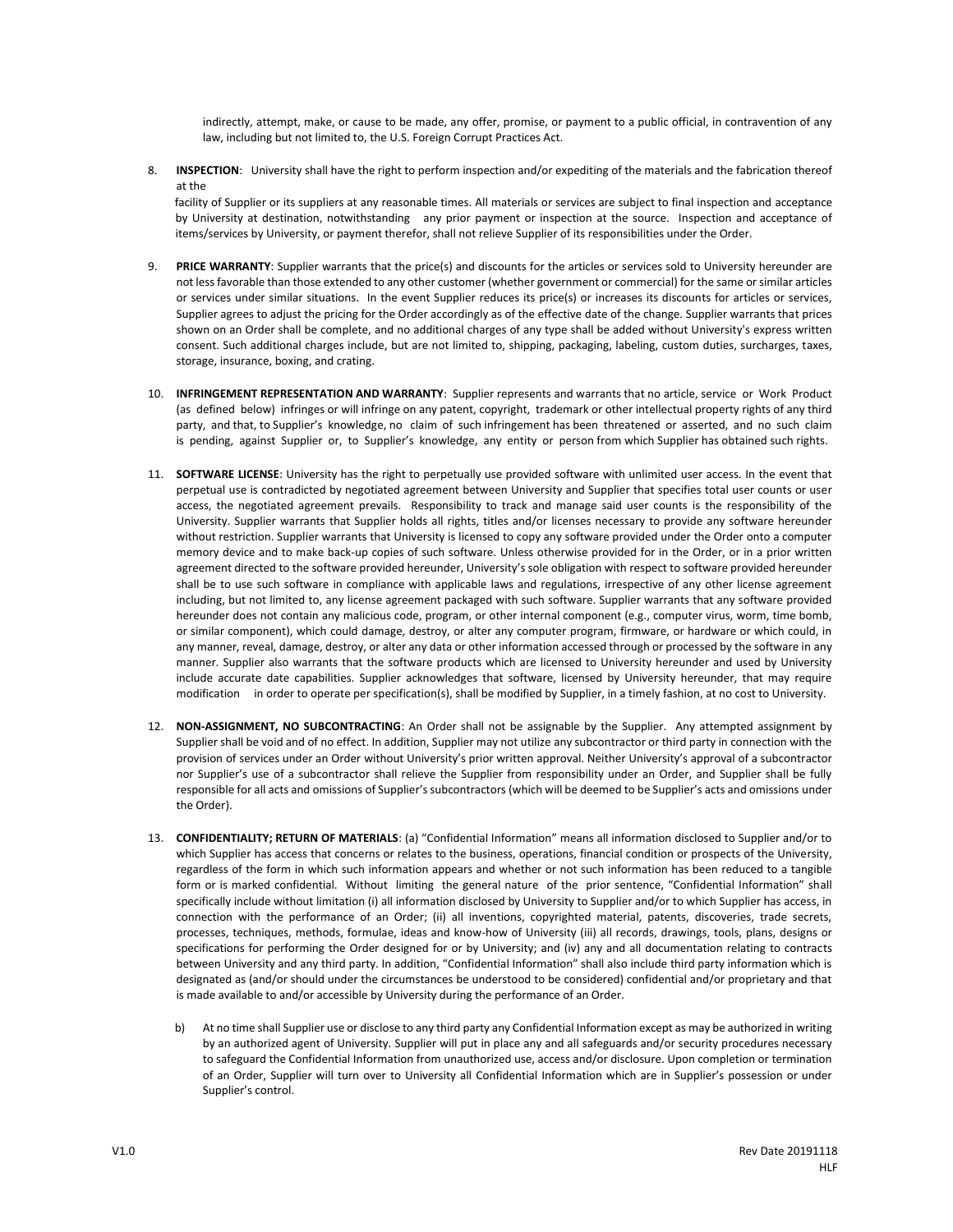- c) Notwithstanding the foregoing, "Confidential Information" shall not include (i) information which is or becomes generally known to the public through no act or omission of Supplier or (ii) information which has been or hereafter is lawfully obtained by Supplier from a source other than University so long as, in the case of information obtained from a third party, such third party was or is not, directly or indirectly, subject to an obligation of confidentiality at the time such Confidential Information was or is disclosed to Supplier.
- 14. **EXPORT CONTROL**: Supplier agrees to comply with all applicable U.S. export control laws and regulations to include the Export Administration Regulations (EAR), the International Traffic in Arms (ITAR) and any other applicable U.S. export laws and regulations. As an institution of higher learning, University typically does not take receipt of export-controlled goods, technical data, services or technology ("Materials"), except as may be specifically agreed to by University. Supplier agrees that it will not provide or make accessible to University any export-controlled Materials without first informing University of the export-controlled nature of the materials and obtaining from University its written consent to accept such Materials as well as any specific instructions for delivering controlled Materials to the University. Supplier agrees to obtain government approval or export license if required from the appropriate U.S. government agency and to share that information with the University prior to delivery of such Materials.
- 15. **TERMINATION FOR CONVENIENCE**: The University may cancel any Order for any reason prior to its shipment by Supplier upon providing Supplier notice of cancellation without any cost or fee; provided, however, such right of cancellation shall not extend to products built to Supplier's specifications. In the case of services provided under an Order, University may cancel the Order for any reason at any time and shall pay Supplier for the services actually performed through the effective date of termination which have not previously been paid, but in no event shall such amount exceed the price set forth in the Order.
- 16. **TERMINATION FOR DEFAULT**: a) University may, without prejudice to any other rights or remedies provided by law or under the Order, by written Notice of Default to Supplier, terminate any Order in whole or in part in any one of the following circumstances:
	- 1. If Supplier has been declared bankrupt, makes an assignment for the benefit of creditors, or is in receivership; or
	- 2. If Supplier fails to perform the work or deliver the articles in accordance with the delivery or performance schedules specified herein or any extension thereof; or
	- 3. If Supplier fails to perform any of the other terms of this or any Order, or so fails to make progress as to endanger the performance of the Order in accordance with its terms, and in either of these two circumstances does not cure such failure within a period of fifteen (15) days (or such longer period as University may authorize in writing) after receipt of written notice from University specifying such failure; or
	- 4. If Supplier is in breach of the Order and/or these Purchase Order Terms and Conditions, which termination shall be effective if such breach is not cured within fifteen (15) days following written notice of the breach to Supplier by University.
	- b) In the event University terminates an Order in whole or in part as provided in paragraph a) of this provision, University may procure, upon such terms and in such manner as it may deem appropriate, items, supplies or services similar to those so terminated, and Supplier shall be liable to University for any excess costs reasonably incurred for such similar supplies or services, in addition to any consequential and incidental damages incurred by the University.
	- c) Upon termination of an Order for any reason (whether for convenience or for cause), Supplier shall promptly provide to University any and all Work Product or other materials developed for University under the Order as of the effective date of termination.
- 17. **COMPLIANCE WITH DELIVERY SCHEDULE**: Time is of the essence under each Order. Any notice to Supplier by University as to possible delay and/or expediting action by University to accomplish on-time delivery shall not constitute a waiver of University's rights under any Order, nor shall such actions in any way affect the responsibility of Supplier to deliver items or perform specified services in accordance with the delivery schedule prescribed by the Order. University reserves the right to reject the goods, materials or services, or reduce the price for Supplier's failure to meet the delivery provisions of the Order whether or not material delay or loss ensues.
- 18. **PROPERTY RIGHTS**: All materials, tools, equipment, and other property either furnished by University to Supplier or individually paid for by University, shall remain the property of the University, but the Supplier assumes the risks of, and shall be responsible for, any loss thereof or damage thereto, until returned in good order to the University. Such property shall, at all times, be safely stored and properly maintained by Supplier. Supplier, in accordance with the provisions of this or any Order, but in any event upon completion or termination thereof, shall return such property to University or to any other person as University may direct, in the condition in which it was received, manufactured or procured by Supplier except for reasonable wear and tear and except to the extent that such property has been incorporated in the items delivered or has been reasonably consumed in performance of work under the Order.
- 19. **OWNERSHIP OF WORK PRODUCT**: (a) Any and all services and any and all materials, intellectual property, physical property, and/or other work product prepared, procured, or produced in the rendition of the services under an Order ("Work Product") related thereto are intended as "works made for hire" by Supplier for University and any right, title and interest to any and all Work Product shall vest exclusively in University. In the event any such Work Product may not, by operation of law, be considered works made for hire (or if ownership of all right, title and interest therein shall not vest exclusively with University), Supplier hereby confirms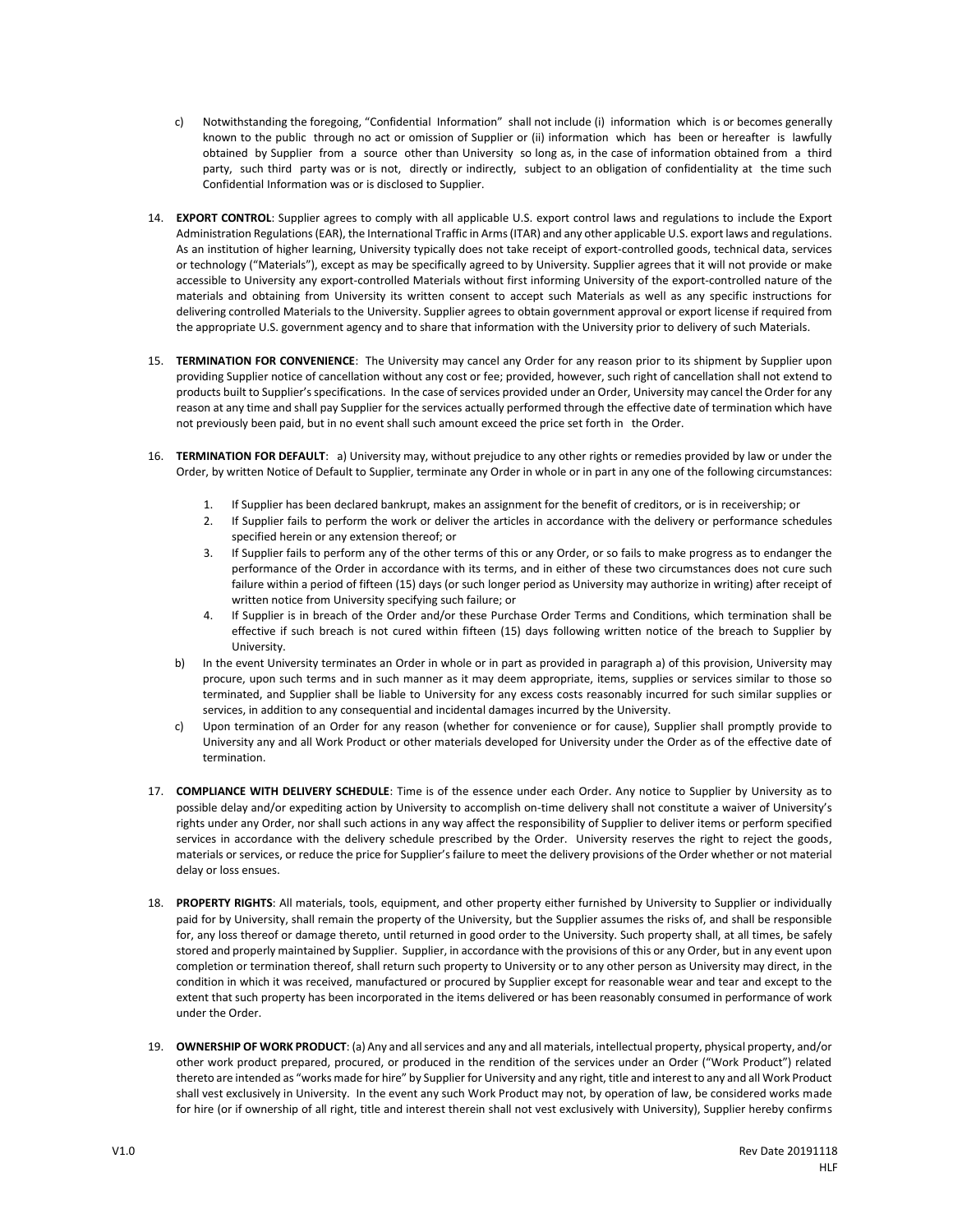that without further consideration it shall be deemed to have automatically assigned upon creation the ownership of all such rights, title and interest to University. Supplier agrees further to execute any assignments or other documents reasonably requested by University from time to time in order to confirm University's exclusive ownership of such Work Product.

- b) Supplier understands that the term "moral rights" means any rights of paternity, attribution or integrity, including any right to claim authorship of a copyrightable work, to object to a modification of such copyrightable work, and any similar right existing under the judicial or statutory law of any country in the world or under any treaty, regardless of whether or not such right is denominated or generally referred to as a "moral right." Supplier irrevocably waives and agrees never to assert any moral rights Supplier may have in any Work Product, even after any completion or termination of an Order.
- 20. **INDEMNIFICATION**: Supplier will defend, indemnify and hold harmless University, University's trustees, officers, employees, attorneys, agents, successors and assigns ("University Parties") from and against any damages, costs, liabilities, settlement amounts and/or expenses (including attorneys' fees and costs), regardless of whether or not such claim, damages, loss or expenses is caused in whole or in part by a party indemnified hereunder, incurred by and/or imposed upon any and/or all University Parties in connection with any claim, suit, action or demand, arising out of or relating to: **a)** Supplier's negligence or willful misconduct;
	- b) any injury to persons or damage to property to Supplier and/or caused by the Supplier's activities under these Purchase Order Terms and Conditions or any Order;
	- c) products liability;
	- d) allegations that the Work Product infringes and/or potentially infringes on any third party's intellectual property rights; and/or (e) a breach of any terms or conditions of an Order or these Purchase Order Terms and Conditions by Supplier, including a breach of the Supplier's export control obligations specified herein. Supplier specifically waives the worker's compensation immunity provided by 77 P.S. Section 481(b) to the extent necessary for Supplier to indemnify, save harmless and defend University in the event of a lawsuit brought by one or more of Supplier's employees.

## 21. **MISCELLANEOUS**:

- **e)** No delay or failure by either party to exercise any right, remedy or power herein shall impair such party's right to exercise such right, remedy or power or be construed to be a waiver of any default or an acquiescence therein, and any single or partial exercise of any such right, remedy or power shall not preclude any other or further exercise thereof or the exercise of any other right, remedy or power. No waiver hereunder shall be valid unless set forth in writing and executed by the waiving party.
- **f)** Suppliers performing services for the University are required to provide satisfactory evidence of appropriate and adequate general and/or professional (if applicable) liability and statutory insurance coverage (such as workmen's compensation or equivalent insurance) at levels reasonably satisfactory to the University prior to the commencement of any services, and the University must, unless otherwise agreed or not available by law, be named as additional insured on any required general liability insurance policy(ies). Supplier's insurance shall apply on a "primary" basis and Supplier's insurance company(ies) shall be required to provide University prior written notice of cancellation or material change in any of the required insurance policy(ies). One (1) current Certificate of Insurance evidencing the required insurance coverages shall be provided to the University at the address provided to Supplier at the commencement of the performance of the services, and such other times as the University may from time to time reasonably request during the performance.
- **g)** In performing under any Order, the Supplier will act as an independent contractor and the method and techniques of performance shall rest in Supplier's discretion, subject to the reasonable satisfaction of the University. It is understood that neither the Supplier nor the University intends that Supplier shall be, or be deemed to be, an employee or agent of University.
- **h)** The Order and these Purchase Order Terms and Conditions shall be governed by the laws of the Commonwealth of Pennsylvania, USA without regard to conflicts of laws principles. All claims and/or controversies of every kind and nature arising out of or relating to the Order and the Purchase Order Terms and Conditions, including any questions concerning its existence, negotiation, validity, meaning, performance, non-performance, breach, continuance or termination shall be exclusively in the United States District Court for the Western District of Pennsylvania, USA, or, if such Court does not have jurisdiction, in any court of general jurisdiction in Allegheny County, Pennsylvania, USA and each party consents to the exclusive jurisdiction of any such courts and waives any objection which such party may have to the laying of venue in any such courts.
- **i)** Supplier shall at all times comply with all applicable governmental laws, status, ordinances, rules, and regulations. Supplier further agrees that it will comply with, and will not do anything that would cause University not to be in compliance with, all applicable international, federal, state and local laws, regulations, and rules relating to anti-bribery and anti-corruption, including without limitation the U.S. Foreign Corrupt Practices Act, the commercial bribery, domestic corruption laws and regulations, and all similar laws of any jurisdiction in which Supplier will be providing services to University, unless such laws conflict with U.S. laws. University may terminate this Order immediately and without notice in the event that University should believe, in good faith, that Supplier or anyone working on behalf of Supplier has committed a violation of the laws described herein, or should Supplier deny University the audit and access rights to which University is entitled under Section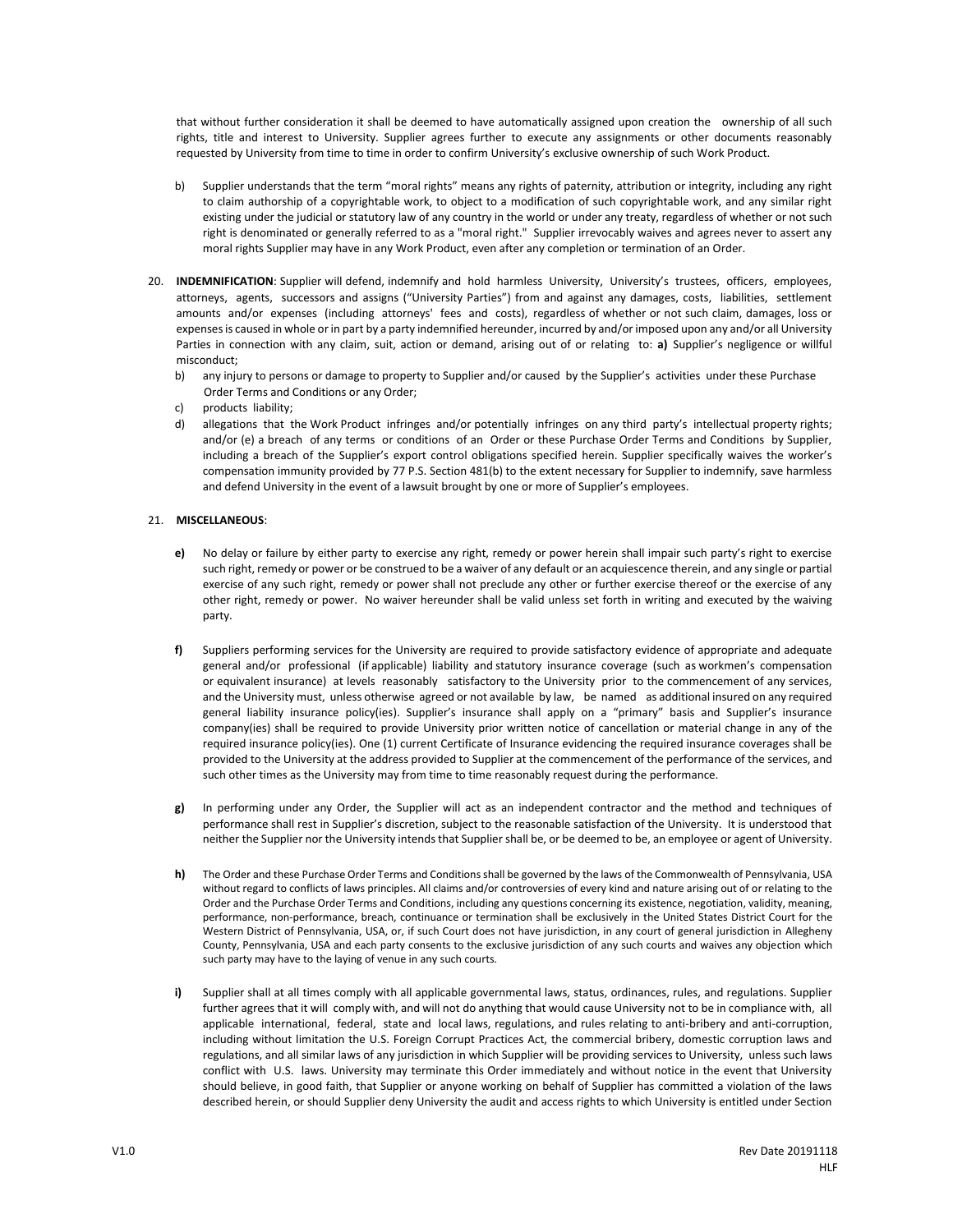21(g) of this Order. In addition, University reserves the right to withhold payment in the event that such payment would constitute a violation of the laws as herein described, or any other applicable law or regulation. Further, University reserves the right to recover payments already made in the event of noncompliance with the representations and warranties provided herein.

- **j)** Supplier agrees that it will maintain complete and accurate records relating to the Order provided by Supplier to University, including records of Supplier's use of any and all funds to be paid by University to Supplier under this Order (the "Records"). During the Term and for a period of three (3) years thereafter, University shall have a right of audit and access to such Records without limitation. University will have the right to request any additional information and documentation from Supplier that University, in its sole discretion, may require from Supplier in order to verify Supplier's compliance with laws as herein described.
- 22. **EQUAL OPPORTUNITY CLAUSE AND NOTICE OF EMPLOYEE RIGHTS UNDER FEDERAL LAW: This contractor and subcontractor shall abide by the requirements of 41 CFR 60–1.4(a), 60–300.5(a) and 60–741.5(a). These regulations prohibit discrimination against qualified individuals based on their status as protected veterans or individuals with disabilities, and prohibit discrimination against all individuals based on their race, color, religion, sex, sexual orientation, gender identity or national origin. Moreover, these regulations require that covered prime contractors and subcontractors take affirmative action to employ and advance in employment individuals without regard to race, color, religion, sex, sexual orientation, gender identity, national origin, disability or veteran status. This contractor and subcontractor shall also abide by the requirements of 29 CFR 471, Appendix A to Subpart A, as applicable.**

## 23. **SHIPPING AND INVOICE INSTRUCTIONS**

- a) **DELIVERY**: Delivery is to be made only to the destination stated in the Order and must be made during the University's normal business hours during 9:00 am and 3:00 pm, during the University's normal business work-week of Monday through Friday, legal and University's holidays excluded, unless otherwise specified in the Order. The quantity term set forth in the Order shall be complied with strictly as stated. Supplier is responsible for maintaining and providing proof of delivery.
- b) **FREIGHT**: Unless otherwise specified in the Order, the University's freight terms are F.O.B. Destination, Freight Prepaid and Allowed. If shipment is indicated on the Order as F.O.B. Supplier's plant, at the University's request, the Supplier will prepay the freight charges and, if mutually agreed to, add them to the invoice. Separate freight invoices will not be accepted. Freight charges must be supported by receipts (including a valid tax receipt, where applicable).
- c) **SHIPPING INSURANCE:** Unless otherwise specified in the Order, for all Supplier shipments for Orders indicated as F.O.B. Supplier's plant over \$10,000 U.S. in value, Supplier will, at its expense, provide motor truck (air and/or ocean, as applicable) cargo liability insurance covering all shipments in accordance with domestic and/or international (as applicable) carriage of freight rules while en route in the custody of a common or contract carrier, while in the due course of transit, that is being delivered on any mode of transportation (including airlines, ocean-going vessels, barges and trucks) owned, operated or contracted by Supplier in the maximum amount of \$10,000 U.S. in value for each shipment. In the event of any loss, the University shall not incur any co-insurance and/or under insurance penalties by Supplier or Supplier's transit insurance companies for losses that exceed \$10,000 U.S. in value. It is understood that the originating carrier issuing the bill of lading has the primary responsibility for the above insurance coverage as well as for the safe delivery of all shipped property for the University. Supplier will provide advance notice to University of shipments exceeding \$10,000 U.S. in value.
- d) **CONSOLIDATION**: Except where limited by the insurance clause above, Supplier shall consolidate all shipments to the delivery point specified herein, for any one day, on one Bill of Lading.
- e) **P.O. NUMBER(S)**: University's Purchase Order Numbers must appear on all invoices, packing slips, shipping documents and labels.
- f) **PACKING, PACKAGING AND PACKING SHEETS**: Supplier shall use best commercial practice for packing and packaging of items to be delivered under this or any Order, unless otherwise specified herein. Supplier is to provide two (2) copies of each packing sheet with the shipment.
- g) **HAZARDOUS MATERIAL, PACKING, LABELING AND SHIPPING**: Supplier shall package, label, transport and ship hazardous material, items containing hazardous materials, and any other regulated materials, in accordance with all applicable laws and regulations, and shall furnish any appropriate Material Safety Data Sheets. Supplier, prior to each hazardous or regulated material shipment, shall notify University of its nature and shipment data by such means of communication as will allow for the proper preparation for acceptance of delivery by the carrier of the material and shall identify same on all shipping documents.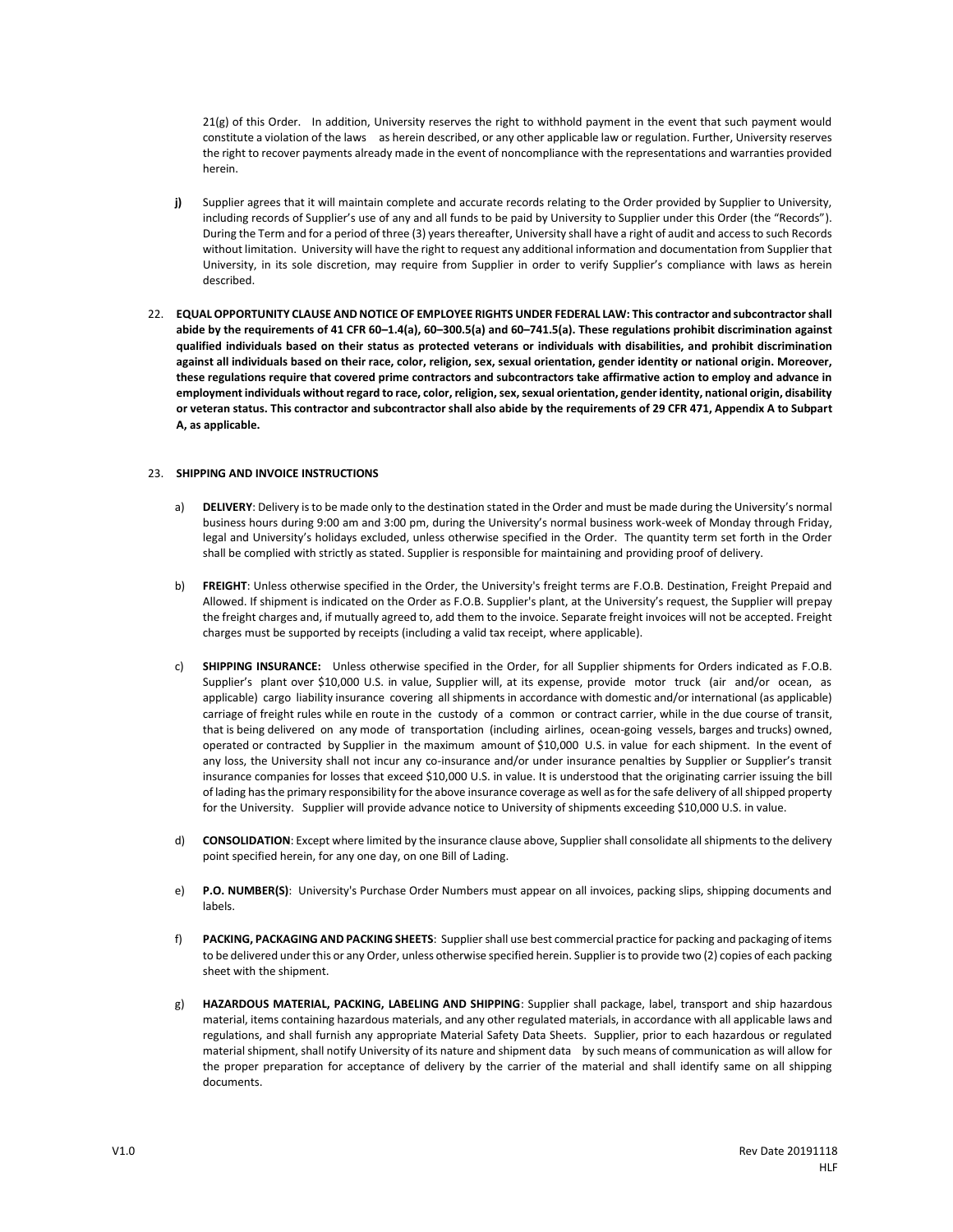- h) **INVOICES**: Supplier shall render invoices as specified in the Order immediately upon delivery or completion of Order. Separate invoices for each Order must be rendered in duplicate.
- i) **TAXES:** As a non-profit educational institution in the U.S., the University is exempt from a number of taxes (both U.S. based and non-U.S. based) including, unless otherwise specified in the Order, Pennsylvania Sales and Use Tax (exemption no. 7522935-5), various other states' sales and use taxes. The University will provide evidence of exemption from tax as relating to the purchase of goods or services under the Order, as applicable, upon request. Where applicable, the Supplier must provide an appropriate tax receipt.

## **FEDERAL AGENCY REQUIREMENTS/REGULATIONS**

If U.S. Federal Government Funds are used to procure the products and/or services which are the subject matter of the Order and the Order is made under a U.S. Federal contract or prime contract, the applicable clauses listed below are incorporated into, and form a part of, the terms and conditions of the Order. The term "FAR" means the Federal Acquisition Regulations, including revisions in effect on the date of the Order. The terms "Contractor," "Government," and "Contracting Officer" as used in the clauses incorporated by this reference shall be deemed to refer to the "Supplier" and "University", respectively. Any reference to a "Disputes" clause in any of the clauses listed below shall be deemed to refer to the "Disputes" clause contained in the relevant U.S. Federal contract or prime contract. In no event shall such reference to a "Disputes" clause be construed to allow the Supplier, without the concurrence or approval of University, to prosecute and appeal either directly or in the name of University to the Contracting Officer for such U.S. Federal contract or prime contract.

The full text of the clauses may be found [at http://farsite.hill.af.mil/.](http://farsite.hill.af.mil/)

The following provisions apply regardless of the amount of the Order:

- 1. Hazardous Material Identification and Material Safety Data (when applicable) FAR 52.223-3
- 2. Drug-Free Workplace (Individual) FAR 52.223-6
- 3. Restrictive Markings on Technical Data DFARS 252.227-7013
- 4. Resource Conservation and Recovery Act 40 CFR Parts 247 254, E.O. 1301, and 42 U.S.C. 6962
- 5. Subcontracts for Commercial Items FAR 52.244-6
- 6. Disputes FAR 52.233-1
- 7. Rights to Interventions FAR 52.227-11
- 8. Terminations FAR 52.249-5
- 9. Equal Employment Opportunity E.O. 11246
- 10. Rights to Inventions Made Under a Contract or Agreement 37 CFR part 401
- 11. Contract Terms and Conditions Required to Implement Statutes or Executive Orders-Commercial Items 52.212-5 (Commercial Items)
- 12. Audit and Records-Negotiation 52.215-2 (Commercial Items)
- 13. Service Contract Act of 1965 52.222-41 (Commercial Items)
- 14. Combating Trafficking in Persons 52.222-50 (Commercial Items)
- 15. Promoting Excess Food Donation to Nonprofit Organizations 52.226-6 (Commercial Items)
- 16. Preference for Privately Owned U.S.-Flag Commercial Vessels 52.247-64 (Commercial Items)

The following provisions apply if the amount of the Order exceeds \$2,000:

- 1. Copeland "Anti-Kickback" Act 18 U.S.C. 874 and 40 U.S.C. 276c (for Construction or Repair Orders)
- 2. Davis-Bacon Act, as amended 40 U.S.C. 276a to a-7 (for Construction Orders)

The following provisions apply if the amount of the Order exceeds \$2,500:

- 1. Restrictions on Certain Foreign Purchases FAR 52.225-13
- 2. Contract Work Hours and Safety Standards Act (Non-Commercial Items) FAR 52.222-4 (No certification required) (\$2000 for
	- Construction Orders)
- 3. Employment eligibility Verification FAR 52.222-13

The following provisions apply if the amount of the Order exceeds \$15,000:

1. Section 503 of the Rehabilitation Act of 1973 – 41 CFR 60-741.5

The following provisions apply if the amount of the Order exceeds \$30,000:

1. Debarment and Suspension – FAR 52.209-6, E.O.'s 12549 and 12689 (Certification Required)

The following provisions apply if the amount of the Order equals or exceeds \$150,000.00:

1. Vietnam Era Veterans' Readjustment Assistance Act – 41 CFR 60-300.5